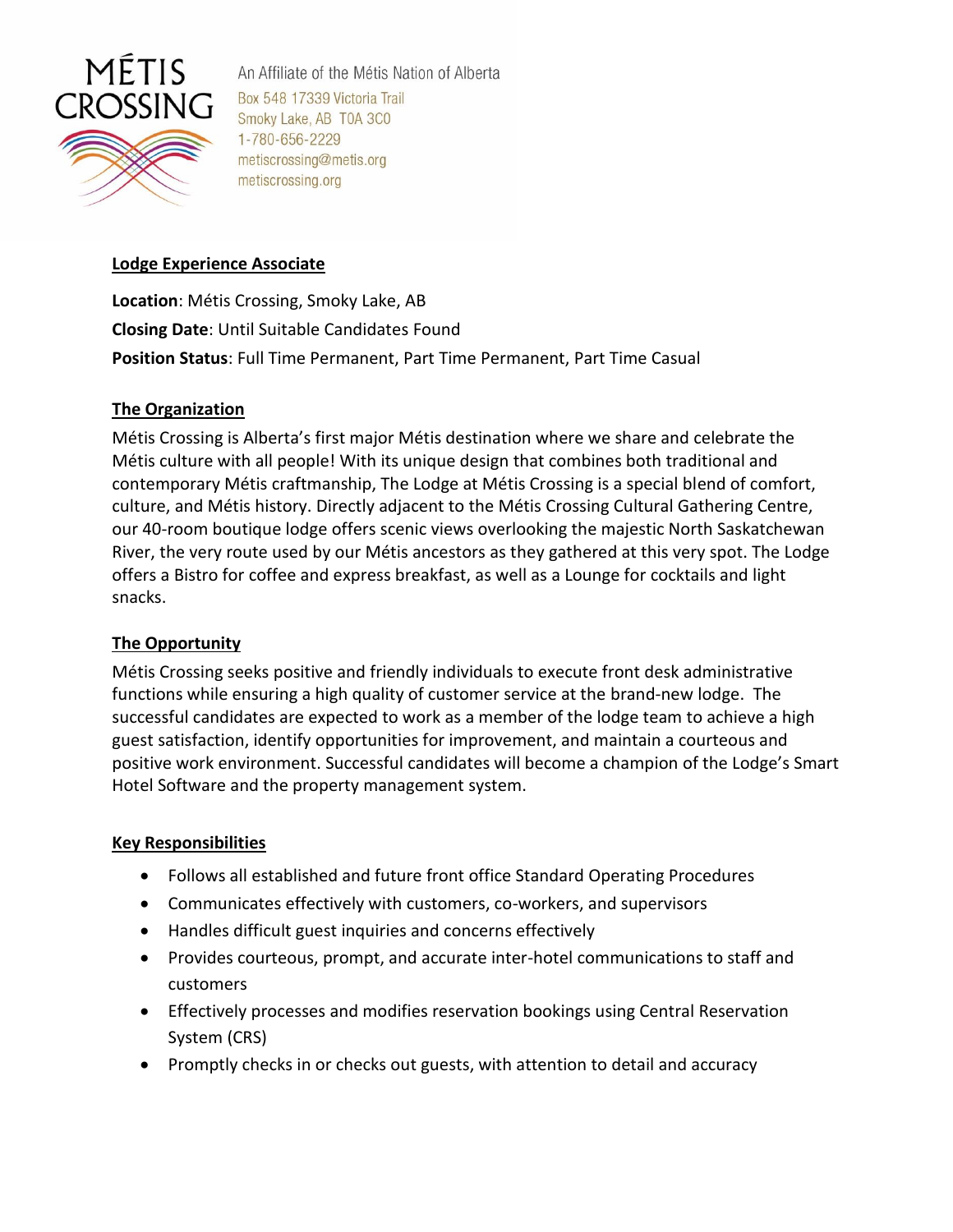- Reports, turns in, and/or logs all lost and found items according to established procedures
- Utilizes up-selling techniques to maximize profitability
- Ensures organization and cleanliness of the front desk area
- Reports all concerns related to Engineering/Maintenance, Health and Safety, Security or Suspicious circumstances (including smells/sights and sound) immediately to their supervisor
- Adheres to all of the Lodge's standards, including Hygiene, Health and Safety, and Guest Interactions
- Promptly meet deadlines with professionalism handling phone calls, emails and inperson inquiries
- Provide exceptional customer service and following procedures to ensure high service standards

# **Skills & Competencies**

- Customer service skills
- Self motivated
- Multi-tasking, ability to work in a fast-paced environment
- Proven ability to problem solve
- Ability to work well with peers in a group environment and work independently with little supervision
- Ability to handle difficult situations with a calm demeanor
- Excellent organizational and time management skills
- Ability to multi-task
- Computer literate with Microsoft Office programs
- Have experience or willing to learn to operate a PMS (property management system (Smart Hotel Software)
- Proficient with data entry, process development: reservations requests, company correspondence and office procedures
- Proven oral and written communication skills
- Must be able to speak, read, write, and understand English
- Knowledge of Métis culture, history, and issues affecting Métis people.
- Cultural sensitivity and an ability to promote an inclusive environment exemplified by understanding all cultural groups.

# **Qualifications**

- High school diploma is an asset
- Must be proficient in Microsoft office and with a computer

# **Other Requirements**

• Availability to work a mixed schedule of days, evenings, and weekends.